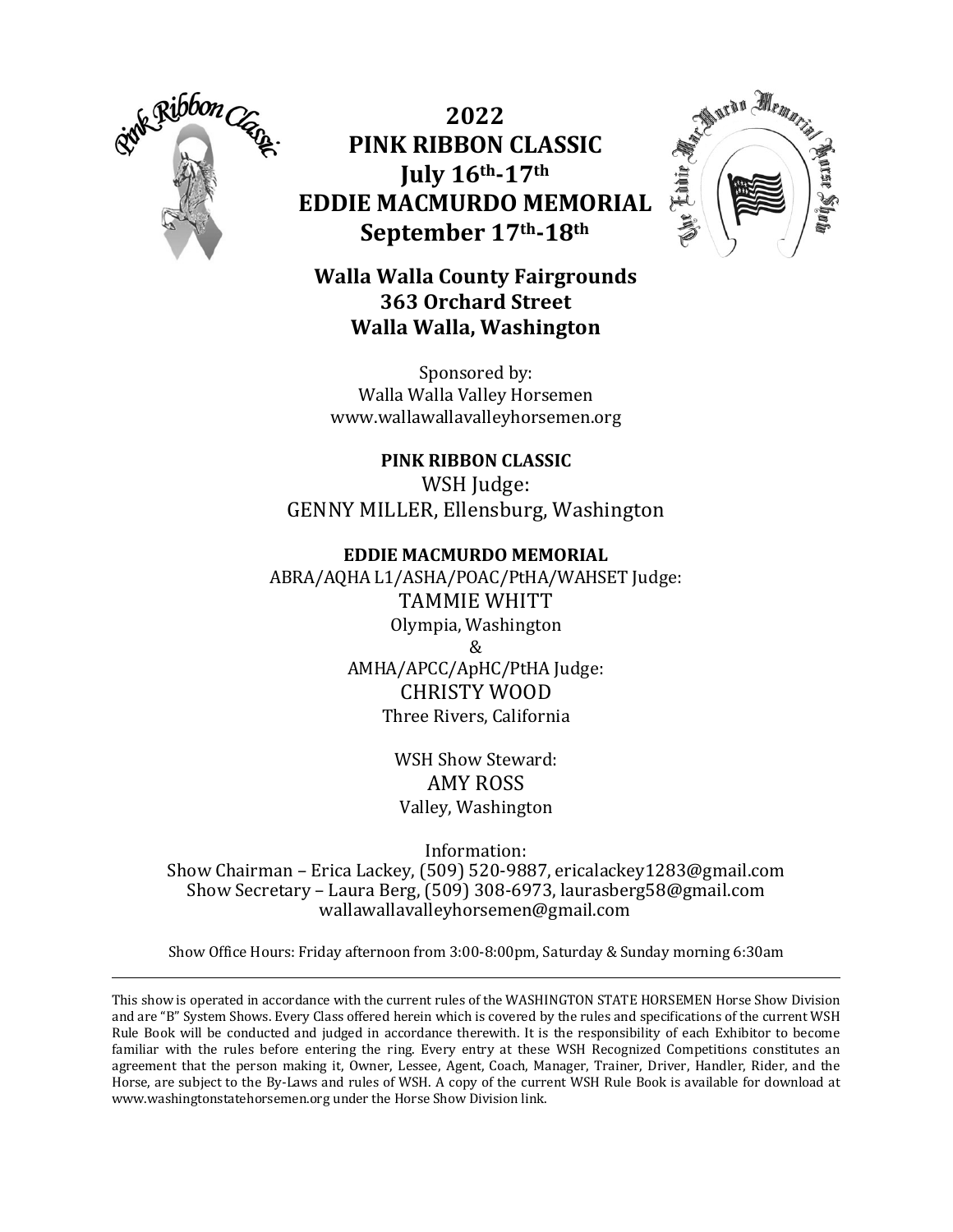### **~ GENERAL RULES ~**

**4-H/WAHSET/OHSET MEMBER CLASSES:** Exhibitors must be current members of an active 4-H Club, or a Washington High School or an Oregon High School Equestrian Team. Performance, knowledge of Horsemanship, attitude of the member, and condition of equine and tack will be taken into consideration*.* Riders are required to wear an ASTM/SEI approved helmet in all under-saddle 4-H/WAHSET/OHSET classes. English Pleasure and Equitation classes may be ridden in either Hunter Seat, Saddle Seat, or Dressage tack and attire. Chaps are optional in the Western Pleasure and Equitation classes.

**AGE:** The age of an individual on December 1, 2021 is maintained the entire year. For horse show purposes, a horse has become one year older on January 1 following the actual foaling date.

**ALL OTHER BREEDS:** Breed registration not required. STOCK TYPE HORSE - horses of predominately Appaloosa, Paint Horse or Quarter Horse breeding or similar conformation. NON-STOCK TYPE HORSE – horses not eligible for the Stock Type classes.No cross entry between Stock Type and Non-Stock Type.

**AMATEUR CLASSES:** To enter any Amateur designated class, a current ABRA, AMHA, APHA, ApHC, AQHA, PtHA, NRHA, USEF, or WSH Amateur, Non-Pro, Novice Youth or Youth 18 Yrs. & Under Card is required. An application for a WSH Amateur Card can be made at the Show Office. WSH Amateur Cards are: \$15 for non-members of WSH, \$12 for WSH Members not participating in the WSH High Score Awards, free to WSH Members participating in at least 2 WSH High Point Awards (does not mean Zone Awards). Please include a photocopy of your card with your entry or bring a photocopy to the Show Office to be left on file with your entry; presenting your original card for review is no longer an option. Entry into any Amateur designated class will not be processed until the required photocopy or a completed WSH Amateur Card Application with paid fee has been received.

**AWARDS:** Trophy to 1st Place, ribbons to 6th Place in all classes. Participation prizes to all Leadline Exhibitors.

**CAMPING/PARKING:** Camper and trailer parking will be available in designated areas. Electrical hookups are available, but only a limited number have water hookups. Dry Camping includes tents, trailers, campers, and the like that are not hooked up but used for overnight stays. Anyone camping must possess a camping pass or obtain one from the Show Secretary. If a camping pass is not obtained, you will be asked to leave the grounds immediately.

**CHAMPIONSHIP CLASSES:** Must be entered, shown and judged in one of the listed qualifying classes to be eligible to compete in the class. See Class Schedule for the designated qualifying classes. If an Exhibitor fails to show in the qualifying class they can trade their Championship class Entry Fee to another class; no refunds will be given.

**CHANGES:** Show Management reserves the right to cancel or combine classes when it does not affect WSH points. Exhibitors will be notified if classes are combined or canceled.

**CLASS ENTRIES:** Entries must be made at the Show Office at least five (5) classes in advance and cannot be accepted at the gate. Entries for all Halter and Showmanship classes will close fifteen (15) minutes before the start of the morning session.

**CHECK POLICY:** Checks returned for any reason will be assessed a \$50 processing fee.

**COLOR CLASSES:** Open to horses not entered in Non-Color Class. Horse must show a recognizable coat and/or color pattern (i.e. – Appaloosa, Buckskin, Dun, Grulla, Paint, Palomino, Pinto). Colorful qualities considered 40% of the total judging criteria.

**CONDUCT** by WSH Members, Non-Members, Exhibitors, Trainers, Owners, Owner's Representatives, Spectators, and all other persons present on the show grounds shall be orderly, responsible, sportsmanlike and humane in the treatment of their Horses. Unsportsmanlike or irresponsible conduct, or any other form of misconduct that is illegal, indecent, profane, intimidating, threatening, harassing, or abusive is prohibited, as is the inhumane treatment of horses. Show Management may immediately expel offenders from the show grounds, forfeiting all prizes and awards with no refund of fees paid. Show Management reserves the right to refuse any entry of an exhibitor or the participation of an agent, trainer, rider, or driver who has shown an objectionable attitude toward a Recognized Show or previous un-sportsman like behavior at a Recognized Show or to its Management. They may ask anyone on the grounds to leave at any time for any reason. This is a private function and you may be asked to leave and are expected to vacate the premises immediately if asked.

**DOGS** must be on a leash at all times and controlled by owner. No dogs will be allowed in the Exposition Building or warm-up arena (except during the dog races).

**ENTRY CLOSING DATE:** June 24th for Pink Ribbon and August 26<sup>th</sup> for Eddie MacMurdo.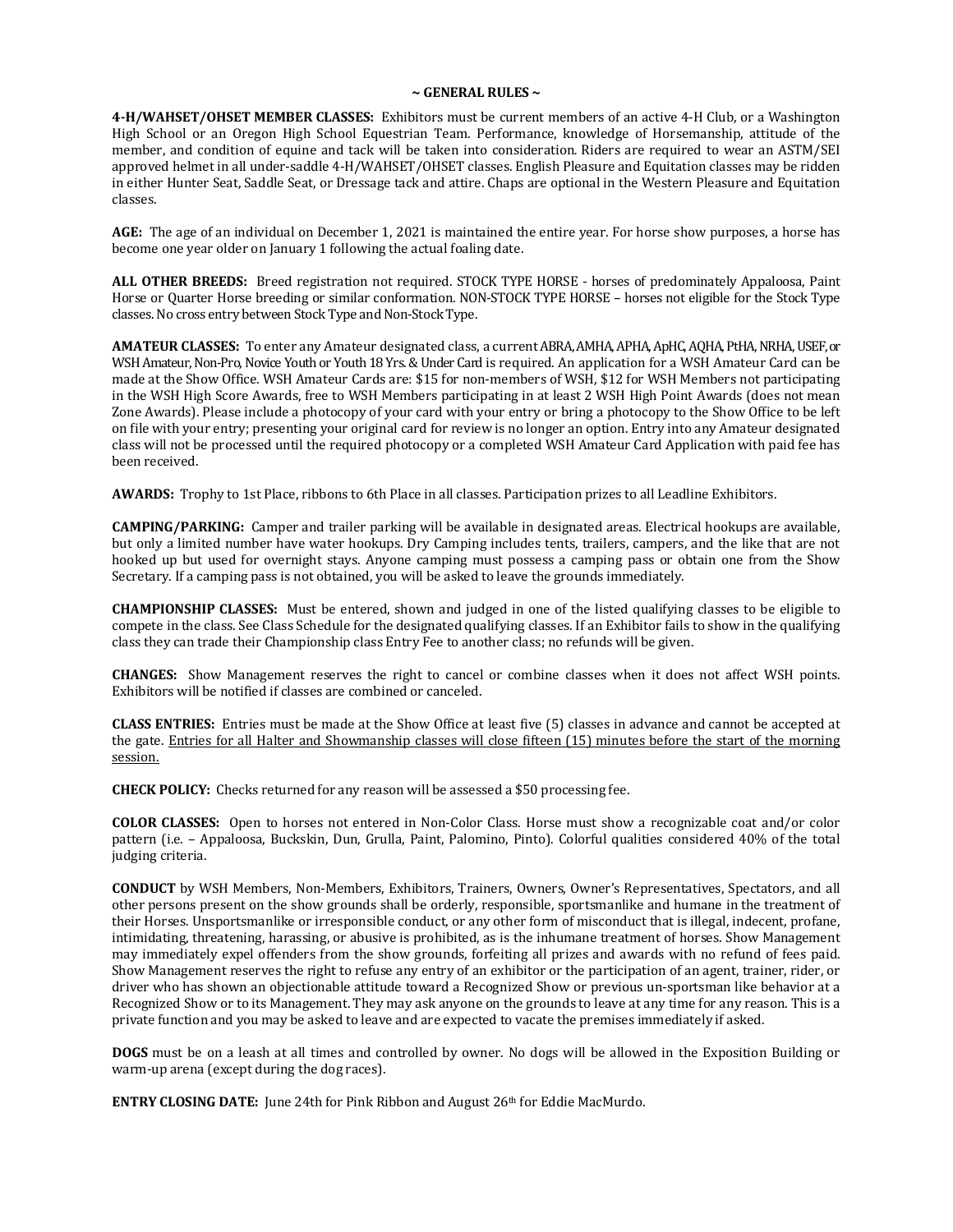**ENTRY FEES** are non-refundable for missed or scratched classes and will not be deducted from amount owing on Open Checks. Exhibitors will be allowed to transfer Entry Fees from one class to another provided the trade is submitted to the Show Office on the appropriate form at least five (5) classes prior to the first class being traded. Entry Fees for classes entered during the show must be paid for at the time of entry unless a signed, blank check is on file in the Show Office prior to entering.

**ENTRY FORMS** must be plainly printed or typed and signed by Owner or Authorized Agent, the Rider/Driver/Handler, and any Coach or Trainer. Parent or Guardian signature is required if the Rider/Driver/Handler is a Junior Exhibitor. Exhibitor Numbers will not be released until all required parties have signed. Entries will not be accepted without payment for all applicable Class Entry, Post Entry, Office, Camping or RV, Stall or Tackroom fees. Open Checks cannot be accepted as payment for initial entries. Please circle only those classes you are submitting payment for. Riders/Drivers/Handlers sharing the same horse must each be entered in the show on a separate entry form. Please include photocopies of your: 1) WSH Membership Card, 2) Current ABRA, AMHA, ApHC, APHA, AQHA, NRHA, PtHA, USE or WSH Amateur Card or Non-Pro Card if entering Amateur designated classes, and 3) Horse's registration papers only if you are competing for WSH's Breed High Score Awards this year. Please pay only one Stall and/or Tackroom, Dry Camp or RV-Hook-Up per Entry Form; do not split fees or pay another exhibitor's fees on your entry.

**ENGLISH DIVISION:** Classes are open to Horses and Ponies and may be shown by riders of any age. Junior Exhibitors are restricted to mares and geldings. No cross entry is permitted between Exhibitor age groups in this Division. Unless specified otherwise, acceptable bits for classes in this division include: regulation snaffles (inc. twisted wire), curbs, pelhams (inc. kimberwicks), and full bridles. Prohibited bits include: gag bits, mechanical hackamores, and flat polo mouthpieces; use of prohibited bits will result in disqualification. Cavesson nosebands are required and a Judges may penalize for non-conventional types of bits and nosebands. Martingales are prohibited. Different breeds showing in Open classes are to be shown according to their breed type. For horses being shown in Hunter tack, all Riders are required to wear protective headwear, Riders 17 & Under must wear properly fastened strapped headgear. Unless specifically prohibited by class rule, Dressage attire and tack may be used in English Pleasure classes. and riding crops may be used.

**EQUITATION DIVISION:** Juniors are limited to mares and geldings; Seniors may ride/show stallions. HUNTER SEAT: Tack and attire to be in accordance with the WSH Hunter Division; half-chaps may be penalized. All Junior Exhibitors must wear an approved ASTM/SEI protective headgear while mounted. SADDLE SEAT: Flat English type saddle required; a full bridle (curb and snaffle), pelham bridle, or Breed appropriate headstall and bit are equally acceptable; day coats and nonconventional colors permitted. WESTERN SEAT: Appropriate attire is required including Western hat or ASTM/SEI approved helmets, pants (slacks, trousers, jeans), long sleeve shirt with collar (band, standup, tuxedo, etc.), neckwear (necklace, pin, tie, or decorated collar, etc.), and riding boots with a heel; chaps and spurs (with or without rowels) are optional. Refer to the WSH Western Division for tack specifications.

**EXHIBITORS** must appear in the ring suitably attired, with correct number on their backs or on both sides of the saddle pad, clearly visible to the Judge at all times when in competition. Exhibitors in any 'In Hand' class may wear their number in front. Drivers may display number on the vehicle. Entries with wrong/missing numbers will be disqualified.

**GATE HOLDS** for tack/attire or horse/rider changes are to be requested at least 3 classes prior. Gate Holds are limited to a maximum of three minutes and are granted only when Horse and/or Rider/Driver/Handler are in consecutive classes. In classes where horses compete collectively, the in-gate will not be closed any sooner than two minutes after the last horse exits the ring from the previous class unless all entries for the next class are present. No horse will be allowed to enter the ring once the gate is closed.

**GREEN** (1st/2nd Yr.): Horses or Riders in their first and/or second year of showing in USE/EC/WSH and/or Breed Assn. Recognized Shows; based on participation prior to the current year. English or Western Pleasure Division Rules apply regarding tack and attire except horses of any age entered in a Western class may be shown in a standard rawhide hackamore or ring snaffle (two hands permitted), or any standard Western curb bit (one hand only).

**HIGH POINT AWARDS:** Award & ribbon to Winner. All exhibitors entered in the show will have points counted from all designated point earning classes. In case of a tie, winner will be the entry with the fewest classes. Points will be counted as follows:

| <b>Class Entries</b>  |    | 2     | 3     | $4 - 8$ | $9-16$ | $17 - 26$ | $27+$ |
|-----------------------|----|-------|-------|---------|--------|-----------|-------|
| 1st Place             | pt | 2 pts | 3 pts | 6 pts   | pts    | 8 pts     | 9 pts |
| 2 <sup>nd</sup> Place |    | pt    | 2 pts | 5 pts   | 6 pts  | 7 pts     | 8 pts |
| 3rd Place             |    |       | pt    | 4 pts   | 5 pts  | 6 pts     | 7 pts |
| 4 <sup>th</sup> Place |    |       |       | 3 pts   | 4 pts  | 5 pts     | 6 pts |
| 5 <sup>th</sup> Place |    |       |       | 2 pts   | 3 pts  | 4 pts     | 5 pts |
| 6 <sup>th</sup> Place |    |       |       | pt      | pts    | 3 pts     | 4 pts |

**JUDGE:** The decision of the Judges is final. No one shall approach the Judge(s) with regard to a decision unless he/she first obtains permission from the Show Committee or the Steward who shall arrange an appointment with the Judge at a proper time and place.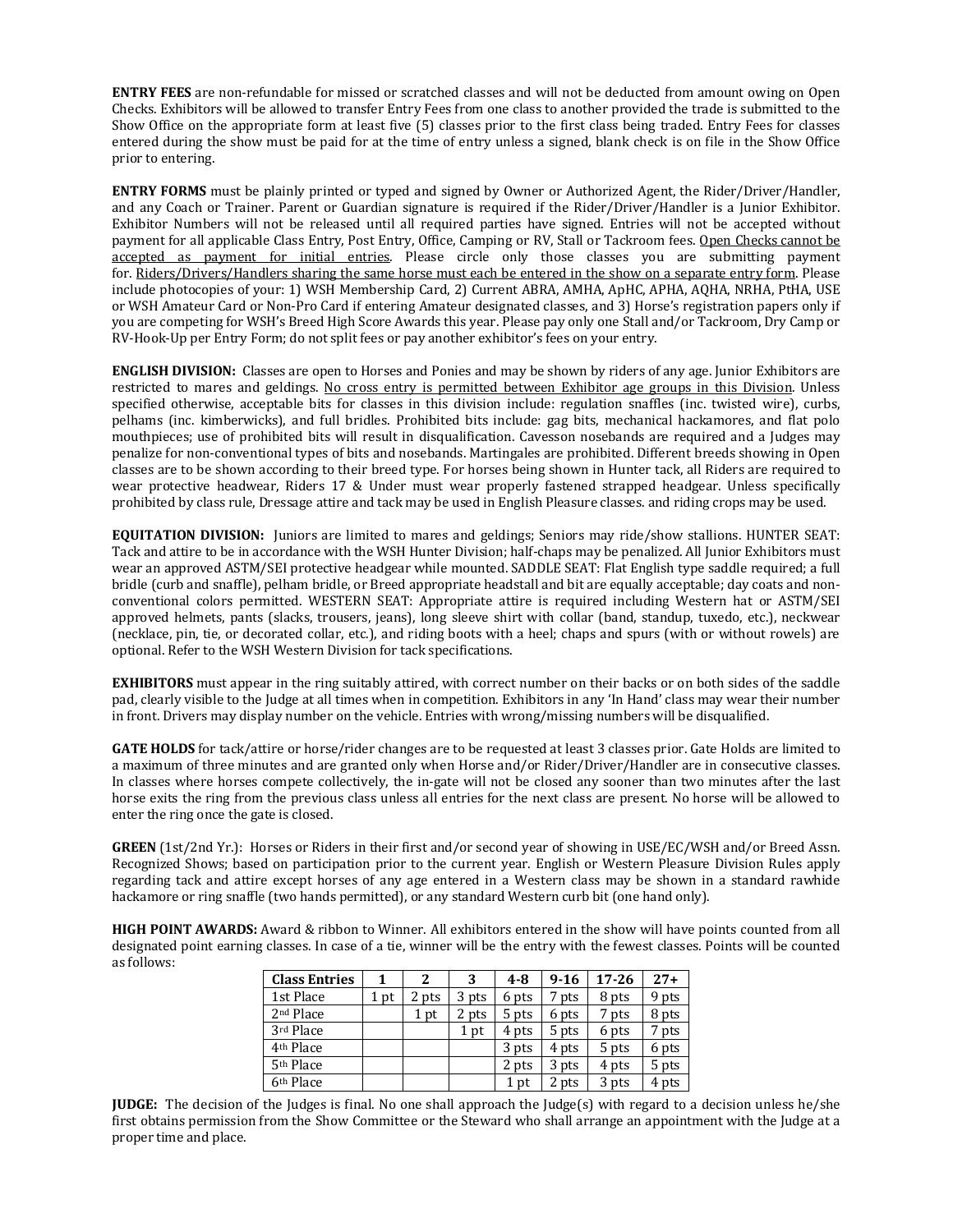**JUNIOR HORSES:** 5 years & under (foaled in/after 2017)

**LIMIT HORSE CLASSES:** Horses that have not won six (6) Firsts in the Division being entered at USE/EC/WSH and/or Breed Assn. Recognized Shows prior to the entry closing date of the show being entered. 4-H, WAHSET, and Schooling Shows do not affect status.

**NON-COLOR CLASSES:** Open to horses not entered in Color Class.

**OFFICE FEE:** \$10 per Entry (Horse & Rider combination). Riders entered only in Leadline or the Walk-Trot 10 Yrs. & Under classes do not pay the Office Fee.

**OPEN CHECKS** are a courtesy for Exhibitors that have already paid to enter the show who intend to enter additional classes during the show, with the understanding that classes once entered will be charged, and that missed or scratched classes will not be deducted from any amount owing.

**OPEN:** No restrictions as to breed, horse or rider's age or accomplishments.

**OTHER THAN HUNTER TYPE:** No forward seat saddles, Dressage saddles or attire and/or Hunt attire; martingales prohibited. Roached manes and/or set or gingered tails are prohibited. Horses to be shown according to breed type and carry a pleasure foot in accordance with breed specifications.

**PAIRS CLASS**:Pair must be both either English or Western but matching tack or attire is not required; class will be judged on performance as a pair.

**POST ENTRIES**: A flat fee of \$10 per Horse for Pink Ribbon and \$15 per Horse for Eddie MacMurdo owed on entries not received/postmarked by the Pre-Entry Deadline and not entered in at least one (1) class. Riders entered ONLY in Leadline or the Walk-Trot 10 Yrs. & Under classes do not pay the Post Entry Fee. Post entries will be accepted at the show until five classes prior to the class being entered.

**PROTECTIVE HEADGEAR**: It is compulsory for all Junior Exhibitors 17 & Under riding in Hunter attire; Leadline Equitation Riders 6 & Under (any seat) are to wear properly fastened protective headgear which meets or exceeds ASTM/SEI standards when mounted anywhere on the competition grounds. No Rider of any age will be penalized for wearing protective headgear in Western classes.

**PROTESTS** must be made in writing, signed by the protestor, accompanied with a \$50 deposit, and addressed to the Secretary of the Competition within 48 hours of the alleged violation; OR may be made directly to the Horse Show Director, accompanied by the \$50 deposit, and received within five (5) business days following the last day of the Competition.

**RANCH:** The intent of this Division is to present a Horse and Rider that reflect a team which can be found on a working ranch. Horses should exhibit the ability to work at a forward and working speed while under control by the Rider. Light contact shall be rewarded; Horses are not to be shown on a full drape of reins. The Horse's head position should be elevated and above the level at all gaits. Posting at the trot and holding the saddle horn are allowed. Banding, braiding, hoof polish, tail extensions, and trimming of ears are discouraged but will not be penalized. Silver on bridles and saddles is discouraged and will not count over a good working outfit. Attire should be conservative in nature and reflect what would be seen on a working ranch. Embellished western pleasure attire is not permitted; chaps and chinks are allowed.

**REFUND OF ENTRY FEES** (minus the Office Fee & Stall Fee) will only be made upon receipt of a Physician's or Veterinarian's Certificate, stating the nature of the disability, and presented prior to Rider's or Horse's first class. Refunds will be mailed after the show.

### **SENIOR HORSES:** 6 years & over (foaled in/before 2016)

**STABLING:** Stalls must be pre-paid and are non-refundable for any reason. All horses using a stall on the grounds or staying overnight must pay a stall fee. Stalls are available from Friday at Noon through 6:00pm Sunday. Stalls will include one bag of shavings; additional pine shavings are available for purchase for \$10 per bag. No stalls will be reserved until payment is received with a completed entry form**.** Those desiring adjacent stalls must so indicate and, if possible, submit entries together. No change of assigned stalls permitted without prior permission from the show manager.

**STALLIONS** may not be shown under saddle by a Junior Exhibitor in any class; Junior Exhibitors 16 years and over may show yearling and under stallions in open in-hand classes at B-System shows.

**WALK/JOG & WALK/TROT CLASSES:** With the exception of Exhibitors in the Walk-Trot 10 & Under classes, cross entry is permitted to Walk/Jog/Lope and Walk/Trot/Canter classes.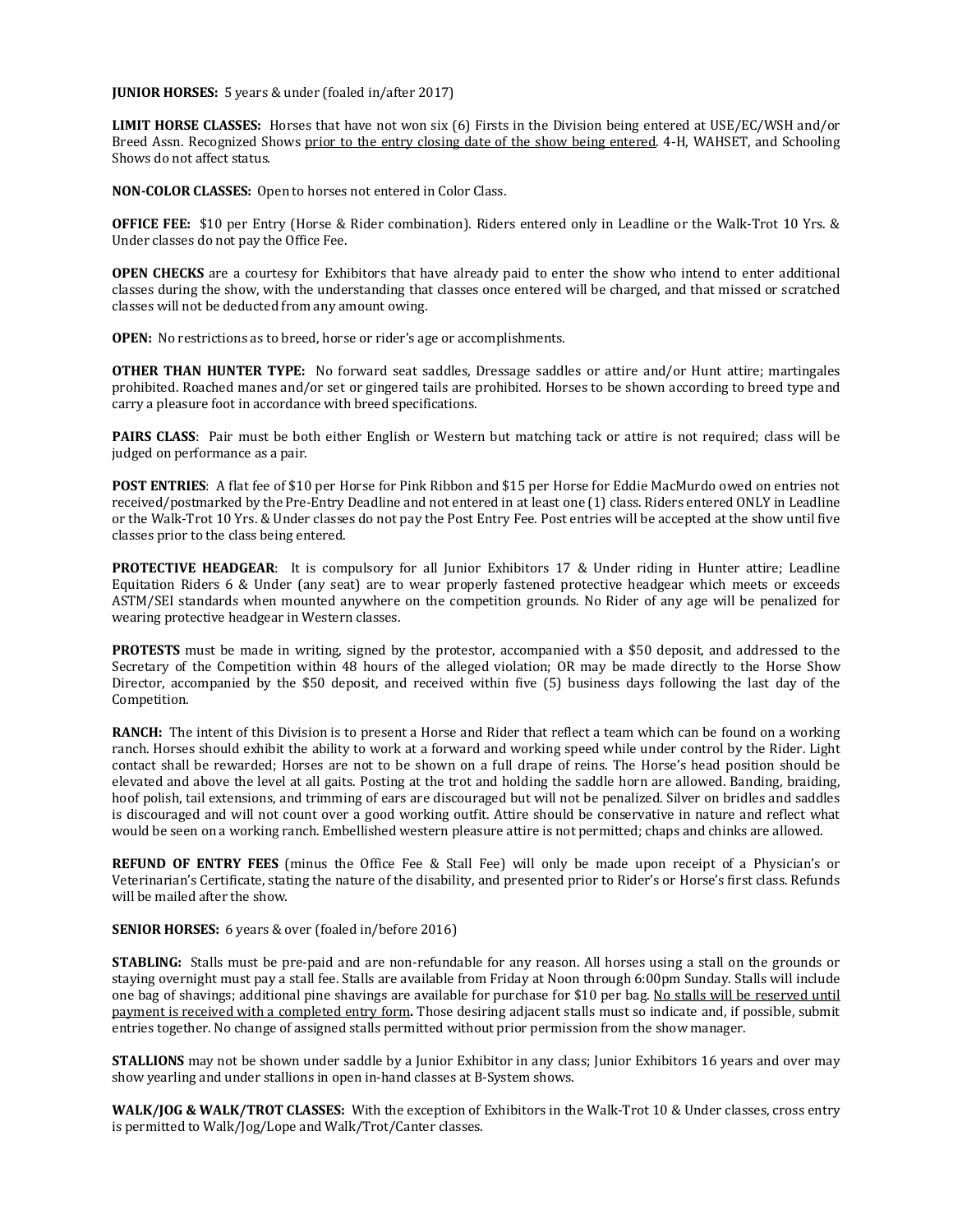**WESTERN DIVISION:** Classes are open to Horses and Ponies and may be shown by Riders of any age. Junior Exhibitors are restricted to mares and geldings*.* No cross entry is permitted between Exhibitor age groups in this Division. Appropriate Western attire is required which includes Western hat or ASTM/SEI helmet, long sleeve shirt with collar (band, standup, tuxedo, etc.), pants (slacks, trousers, jeans), and riding boots with a heel; chaps and spurs (with or without rowels) are optional*.* Refer to the WSH Equitation Division for tack specifications.

**WSH MEMBERSHIP CARDS & NON-MEMBER FEES:** WSH MEMBERSHIP CARDS & NON-MEMBER FEES: Please include a photocopy of your Membership Card with your entry. Members who do not include a photocopy of their cards with their entry and are unable to present their card at the Show Office must pay the \$3 WSH Non-Member Fee per Judge at each Show and a Horse Owner or Non-Owner Equitation Rider/Showmanship Handler who is not a WSH Member must pay the \$3 Non-Member Fee per Judge at each Show; only one fee per Owner is required to be paid regardless of the number of equines owned or shown. Exhibitors under the age of 18 may show a family owned equine as "Owner" and the registered Owner is not required to be a WSH Member or pay the Non-Member Fee. A family member is defined as: Parent, Aunt, Uncle, Grandparent, Sibling, Niece, Nephew, Cousin, or Legal Guardian; Step Parents, Aunts & Uncles, Grandparents and Half or Step Siblings included. WAHSET members are exemption for paying the WSH Non-Member Fee.

## **~ SHOW HIGH POINT AWARDS ~**

## **Eddie MacMurdo Memorial High Point Horse**

Trophy to be awarded to the Horse/Rider combination accumulating the most points throughout the show. Equitation, Horsemanship, Showmanship, Pairs, Limit Horse, Ranch, and Green Horse or Rider classes do not qualify for this award. This is a perpetual trophy that must be returned to the Walla Walla Valley Horsemen's Show Committee prior to the next year's show; winner will be presented a keeper trophy as their permanent trophy. It is the responsibility of the winner to have the next blank space engraved with their information in the same style as the previous winner.

## **All-Around High Point Jr. & Sr. Exhibitors**

Trophies awarded to the Jr. Ex. 17 Years & Under and the Sr. Ex. 18 Years & Over who accumulates the most points throughout the show. Halter, Pairs, Limit Horse, Ranch, and Green Horse or Rider classes do not qualify for these awards. Points will be compiled on single Horse/Rider combinations.

## **High Point All Other Breed Stock Type and Non-Stock Type Horses**

Awarded to the Horse/Rider combinations accumulating the most points throughout the show. Equitation, Showmanship, Pairs, Limit Horse, Ranch, and Green Horse or Rider classes do not qualify for these awards. Horses must be entered and shown in at least one All Other Breed class to qualify.

## **High Point 4-H/WAHSET/OHSET Member**

Awarded to the Horse/Rider combination accumulating the most points in the 4-H/WAHSET/OHSET Member classes throughout the show.

## **High Point Green Rider**

Awarded to the Horse/Rider combination accumulating the most points in the Green Rider classes throughout the show.

## **High Point English Horse**

Awarded to the Horse/Rider combination, Jr. Ex. 17 Years & Under and Sr. Ex. 18 Years & Over, accumulating the most points in the English classes throughout the show. Halter, Equitation, Horsemanship, Showmanship, Trail, Pairs, Limit Horse, and Green Horse or Rider classes do not qualify for these awards.

## **High Point Ranch Horse & Rider**

Awarded to the Horse/Rider combination accumulating the most points in the Ranch classes throughout the show.

## **High Point Western Horse**

Awarded to the Horse/Rider combinations, Jr. Ex. 17 Years & Under and Sr. Ex. 18 Years & Over, accumulating the most points in the Western classes throughout the show. Halter, Equitation, Horsemanship, Showmanship, Trail, Pairs, Limit Horse, Ranch, and Green Horse or Rider classes do not qualify for this award.

## **~ SERIES HIGH POINT AWARDS ~**

*Must be entered, shown & judged at both the Pink Ribbon Classic and the Eddie MacMurdo Memorial to be eligible*

## **All-Around Jr. Ex. 13 Years & Under and 14-17 Years**

## **All-Around Sr. Ex. 18-49 Years and 50 Yrs. & Over**

Halter, Pairs, Limit Horse, Ranch Horse, and Green Horse or Rider classes do not qualify for these awards. Points will be compiled on single Horse/Rider combinations.